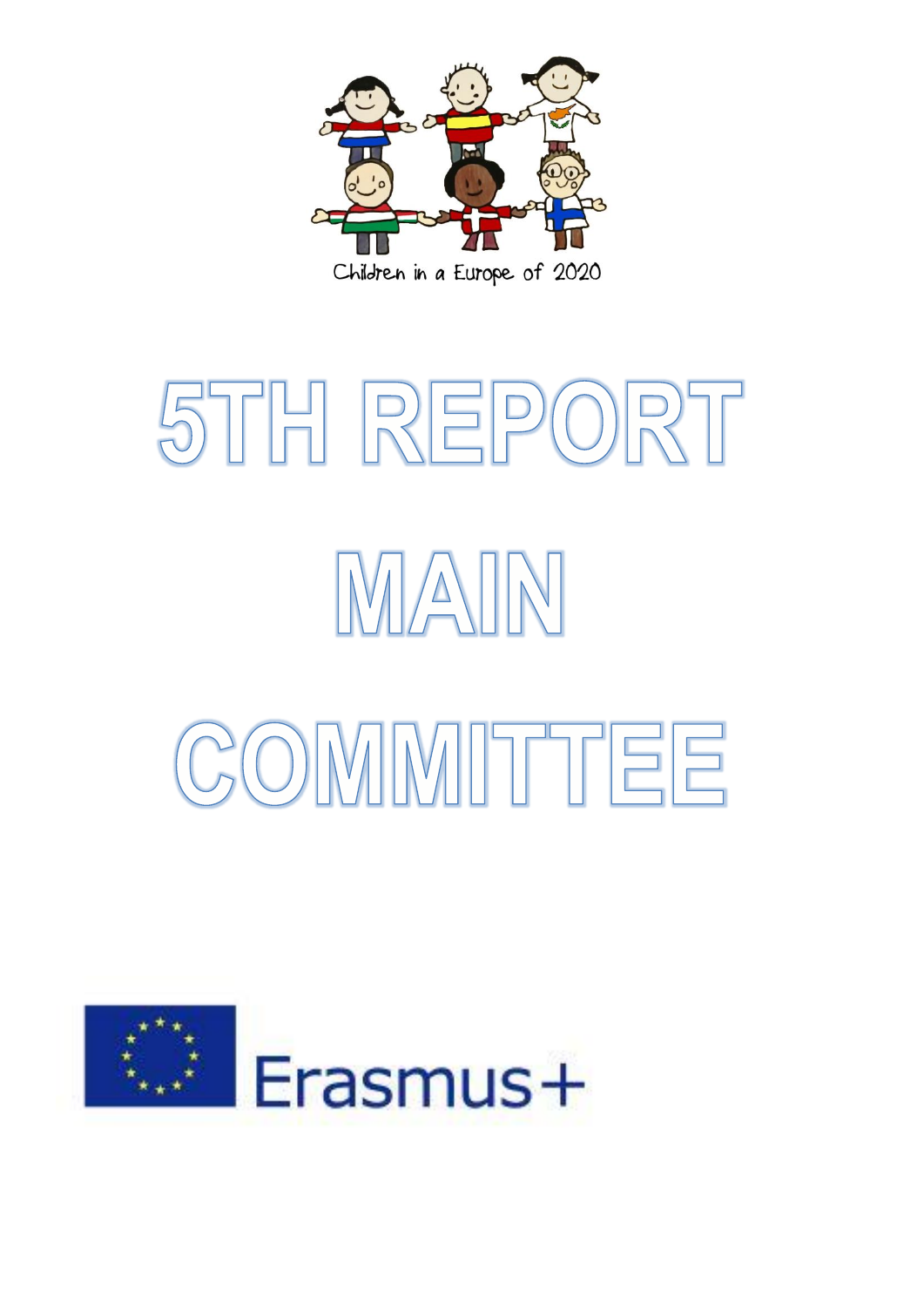## **THE MAIN COMMITTEE AFTER THE MEETING IN HOLLAND 10TH FEBRUARY 2017**

It was a learning and teaching activity in which participated children from Holland, Hungary and Spain. Hungary and Spain are host countries for this kind of activities so children from both countries needed the chance of participating at least in 2 of these activities, as the rest of children. This is the reason of a teaching and learning activity in Holland and it is very well detailed in our project.

Coordinators of the project also meet during the learning and teaching activity in Holland and discussed about the 4 main topics and the next activities for the learning and teaching activity in Spain.

FAIRY TALES: We have finished our digital book "Sammy and the mountain king" and it is available on the website of the project. We will record files to create a new digital book with one of the stories developed this year "The shoemaker of Seville". In the project we included the creation of 1 digital book, but it was really successful, so we have decided to develop 1 more this year.

Spain and Hungary will have a look on the prices of printing our fairy tales book and we will decide the cheapest place to do it for all countries. Every country will decide the number of copies required as soon as possible.

DICTIONARY: we have a drop box account to exchange files, so we will upload materials there to go on working with the digital dictionary. We will have our printable version soon, so every partner must ensure about the accuracy of the expressions on its mother tongue.

TECHNOLOGIES TO PRESERVE THE ENVIRONMENT: During the learning and teaching activity in Holland we worked only on the Dutch topic. We made lots of experiments related to the Dutch topic and we will focus on the other topics in the learning and teaching activity in Spain.

MANUAL WITH DIFFERENT WAYS OF LEARNING AND TEACHING LANGUAGES: We will upload all materials collected in every country to the website. Spain as coordinator of this product will create the printable manual available in the website for everyone interested in it.

WORLD BOOK DAY: We will celebrate in Spain The World Book Day during the learning and teaching activity. We will have a performance there related to one of our own stories worked in the topic "Fairy tales" so we will relate it to this important day.

EUROPASS: Every partner will collect their Europass certificates and and they will be at school with the rest of documents of the project.